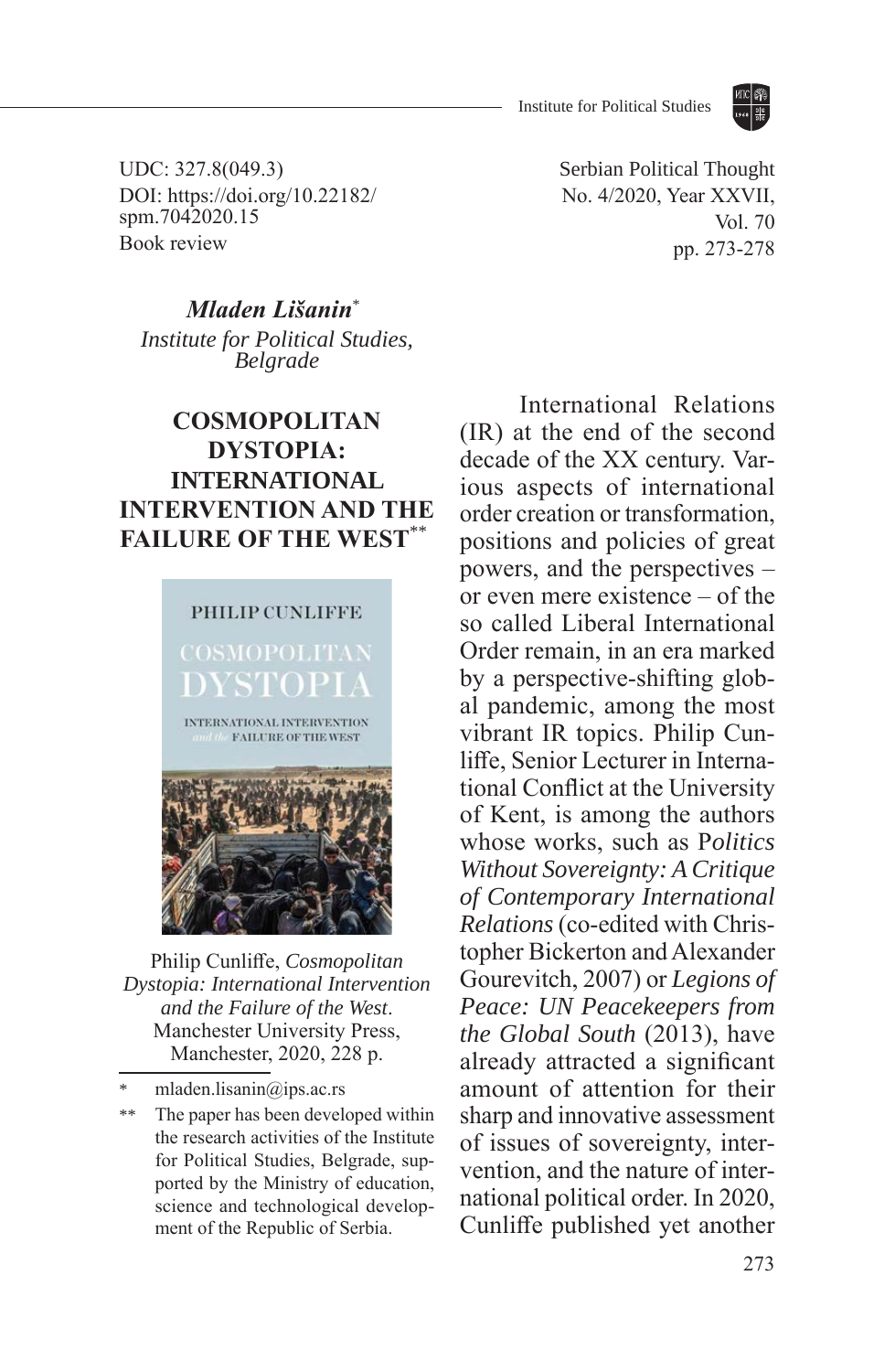## **SERBIAN POLITICAL THOUGHT**

monograph: *The New Twenty Years' Crisis: A Critique of International Relations, 1999- 2019*, in which he confronts the classical text by Edward Hallett Carr with the challenges of contemporary global politics. Here we will briefly address some of the key contributions he has put forth in *Cosmopolitan Dystopia: International Intervention and the Failure of the West*, published by Manchester University Press.

The crux of Cunliffe's argument is centered on the underlying political forces shaping world ordering process brought about by globalization. When dealing with the issues of political order, Cunliffe is dominantly focused on war and the use of force; particularly their transformations – and rightly so. He states: "If wars had previously been defined in liberal terms of antitotalitarianism and anti-communism, they had also been justified in unabashedly national terms too – defending national rights and honour, self-defence and sometimes even plain unadorned national self-interest. In the post-Cold War era, the use of force was still defined in liberal terms but also terms that were at once more cosmopolitan (justified on behalf of others) and humanitarian (protection and alleviating suffering rather than defending liberty)" (p. 5). Unsurprisingly, he identifies human rights as the key component of contemporary forceful political reordering, espoused by a "cosmopolitan vision of politics": the "liberalism of fear", founded on the post-war liberalism of Berlin, Shklar, or Aron. These thinkers were "wary of grandiose attempts to counter totalitarianism that might risk mimetically replicating its crushing uniformity", which made their "political vision and hopes for liberalism […] restricted, with the most that could be hoped for being the cautious, prudent relief of extreme human suffering in a world that was irredeemably conflicted, plural and fallen [...]" (p.8). This represented a seemingly small but crucial step from utopia to dystopia.

In the author's words, "After thirty years of perpetual warfare by Western states under the banner of human rights, human rights can no longer claim to be innocent either" (p. 9). His argument is obviously quite provocative: the position of human rights and policies based therein is almost villain-like in this narrative. These bold positions are convincingly supported throughout the book,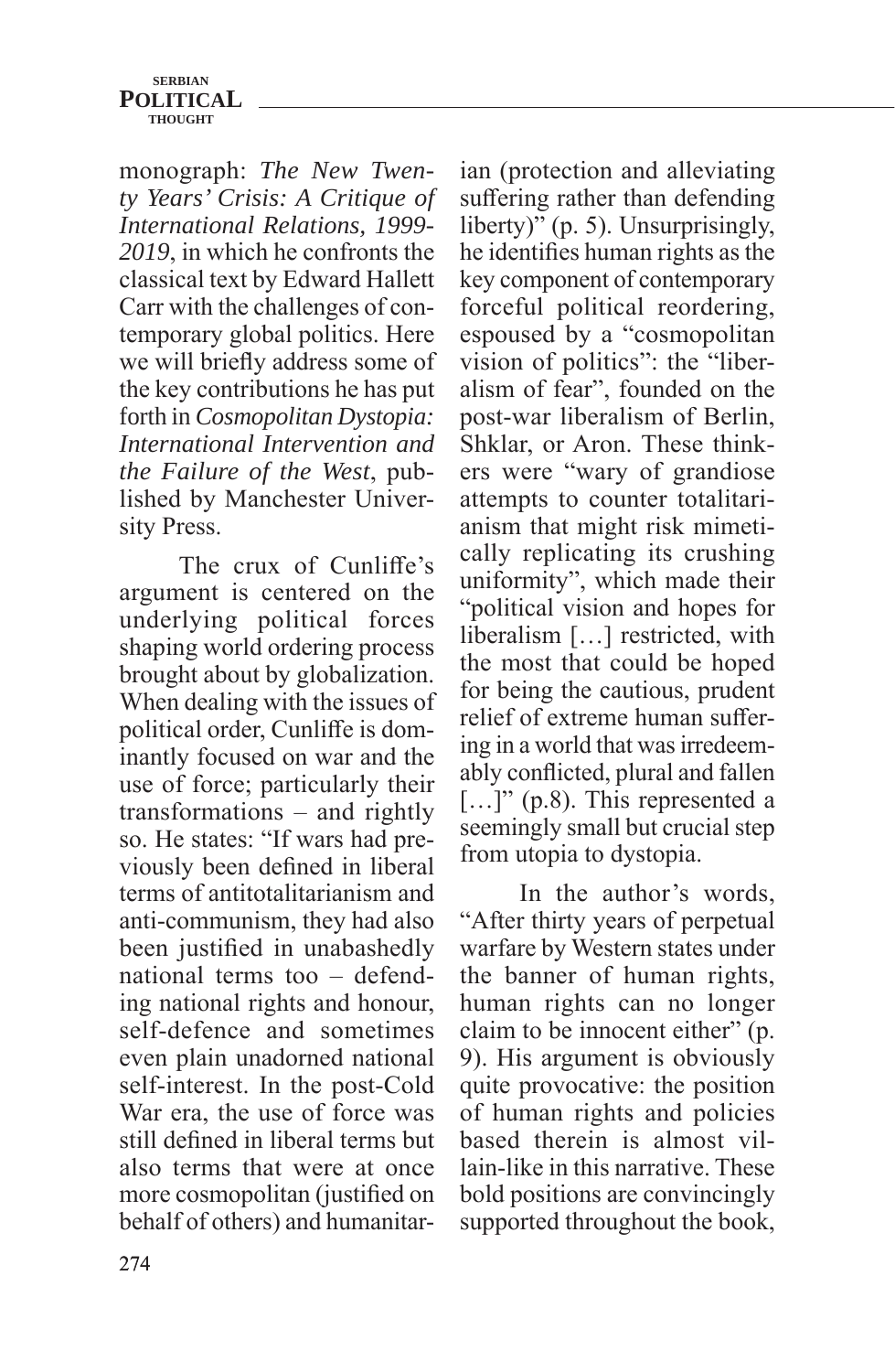which consists of four central chapters, apart from the Introduction and the Conclusion. Of course, the discussion about human rights in this context cannot be divorced from the discussion about intervention. Cunliffe identifies four focal problems with regard to the existing definitional problems of humanitarian intervention. He designates them as "four problematic 'c's": *cases*, *casuistry*, *causes* and *concept-stretching*, which have hampered the intervention debate in more ways than one, contributing to "rampant definitional gerrymandering in which the concepts are brazenly fixed in advance in such a way as to ensure desired outcomes" (p. 12).

Chapter 1, entitled *Inverted revisionism and the subversion of the liberal international order*. In it, Cunliffe sets forth the argument that "swaying pillars and crumbling masonry of the liberal international order are not the result of a siege by illiberal barbarians, but rather the temple is crumbling because its foundations were mined and the explosives were laid by liberals themselves" (p. 20). He finds that the aggressive use of force, which has recently been posing a revisionist challenge and subverting international status quo,

although occasionally mimicked by authoritarian great powers such as Russia and China, is essentially a key feature of western democracies' international behavior. From Panama in 1989, to Kosovo/Yugoslavia in 1999, to Iraq in 2003 to Libya in 2011, the post-Cold War era is marked by military interventions unilateraly or multilateraly pursued by countries of the West. While both Western democracies and their authoritarian challengers have been known to break or circumvent global norms in their intervening endeavors, key difference between such attempts is the fact that, due to their superior international position, Western countries have been able to "reshape international institutions and concerns to better accommodate their interventionist impulses" (p. 36). Touching upon the long thread of theoretical accounts of revisionism (from Carr to Hedley Bull to Barry Buzan), Cunliffe then presents his own notion of contemporary great power revisionism, called *inverted revisionism*. It differs from all typologies offered heretofore, as it pertains to "historically unprecedented moment of status quo great powers pathologically gnawing away at the very order that they created – a revision-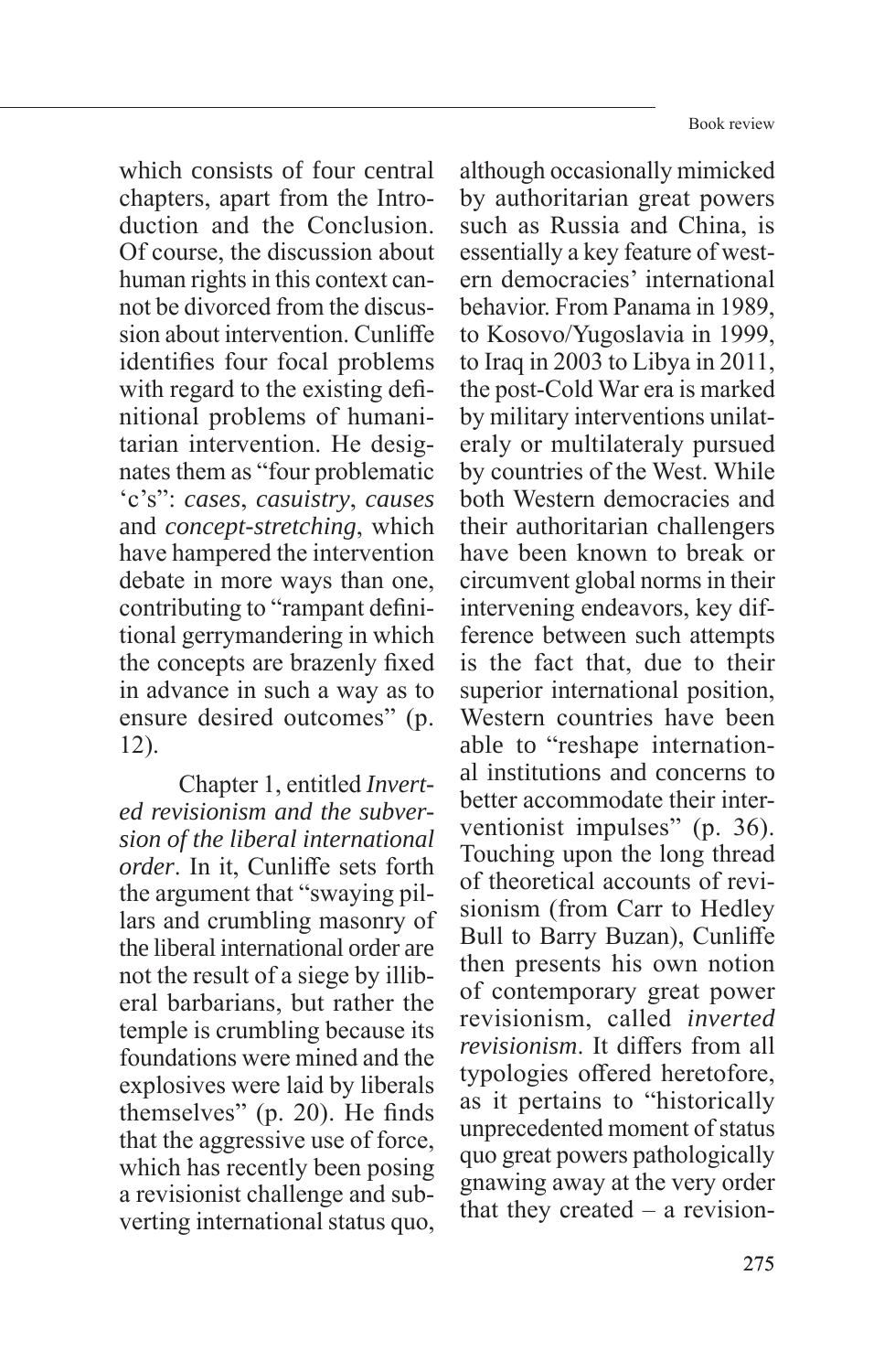ism that is 'internal' to the status quo (hence 'inverted')" (p. 48). Internalizing the concept of inverted revisionism makes following his arguments put forth in the subsequent chapters much more straightforward.

In the following chapter, under the title *Through the looking glass: the new critics of intervention* Cunliffe recognizes the problem within the existing notions of intervention – that all the emergencies and exceptions have been treated as essentially the same, and he considers this unacceptable. All this begs "an alternative understanding of intervention – one that attempts to systematically examine it as a politics of exceptionalism. What does the international order look like in which recurrent humanitarian emergencies are entirely normalised?" (p. 22). It is acknowledged that, "for the doctrine to function, there need to be states that are exempt from it" (p. 125), and an innovative theory of exceptionalism is offered and outlined in chapter 3, *What should we do? The politics of humanitarian exceptionalism*. The research challenge here is not only to define the particular sort of humanitarian exceptionalism which stems from contemporary cosmopolitan liberalism; one also has to try and locate it

within a specific actor of global politics. In Cunliffe's words, the exceptionalist sovereign is most clearly embodied in "the US imperial state, theoretically articulated by neoconservative political theorists, jealously and resentfully mimicked by the likes of Russia" (p. 144). As the *locus* of power which legitimizes all or most atrocity-preventing actions, while at the same time being (self) exempt, the US is in a paradoxical position of being both an enabler and spoiler of the order.

Chapter 4 bears the title *Failed states, failed empires and the new paternalism*, and deals with ways in which humanitarian exceptionalism has "neither superseded sovereignty nor the state, but rather reconstituted it, leading to a more hierarchical international order and inflecting a new kind of sovereignty, less defined and restrained by the demands of political representation and lacking any clear limits on its legal jurisdiction and power" (p. 23). In other words, perhaps the changing nature of sovereignty has led to the change in practice of intervention, but exceptionalist practices have, in turn, clearly changed the character of state sovereignty. This solicits treating responsibility to protect as a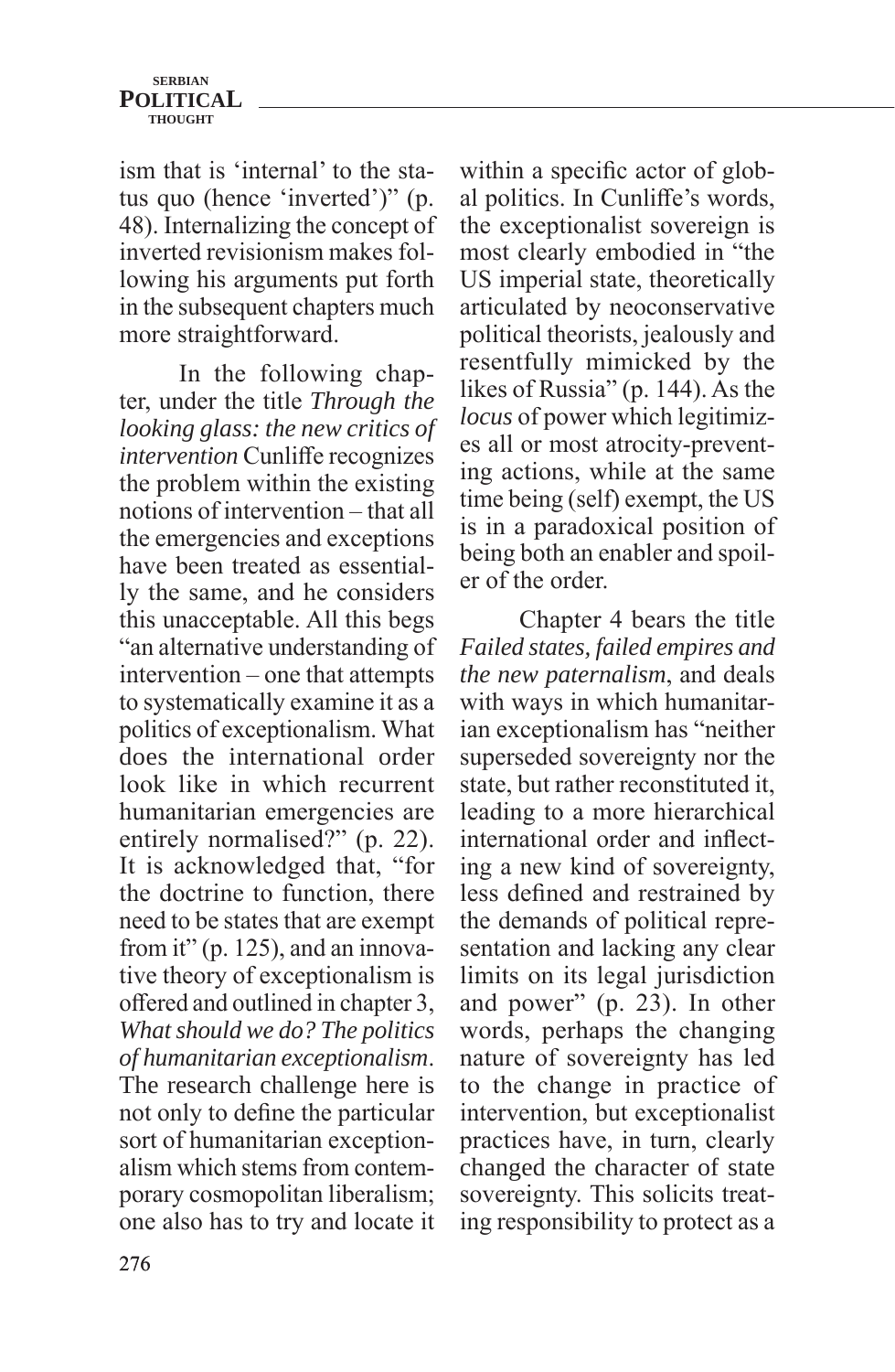full-fledged theory. Conducting a policy based on the responsibility to protect does not, however, provide any guarantees that the actor – even as powerful as the US – will be able to fully determine political outcomes, since, as the examples of both Iraq and Kosovo have shown, "state-centred imperialism is unviable" (p. 147). This propelled the great powers to come up with "an alternative to formal empire that is much more viable, cost-effective and politically legitimate: neo-trusteeship, whereby formal legal independence is seen as compatible with international tutelage, supervision and even military occupation – a more thorough-going subversion of self-determination than bullets and bombs could ever achieve" (p. 147). Responsibility to protect, as the underlying theory of cosmopolitan humanitarianism, is thus revealed as a doctrine only functional within a context even darker than Hobbes's state of nature: "rooted in a grim disorder of mass murder and abuse, there is no political transformation onto a higher plane as with Hobbes's social contract" (p. 172).

The concluding chapter of the study is adequately entitled: *Waiting for the Americans*. The belief in US omnipotence

is widespread and goes back at least to the onset of the Cold War. However, it peaked in the post-Cold War period and contributed to the proliferation of the liberalism of fear, which, according to the author made it abundantly clear that the very concept of human rights, and not its manipulation, is the problem. "The era of humanitarian intervention and the responsibility to protect", claims Cunliffe, "helped to globalise the liberalism of fear, reorganising various civil wars, secessionist movements, revolutionary upsurges and insurgent movements around the prospect of support from a liberal international community ultimately centred on US power and exceptionalism" (p. 179). What is needed espouses Cunliffe's firm revolutionary and subversive take on contemporary global politics: to keep on trying to fix global grievances with tools such as humanitarian intervention as we know it is to keep normalizing those very grievances in the long run; "what is needed is not a more finely poised balance between ethical aspirations and political realities, but a re-posing of fundamental and ultimately political questions regarding the nature of rights and the structure of political authority and